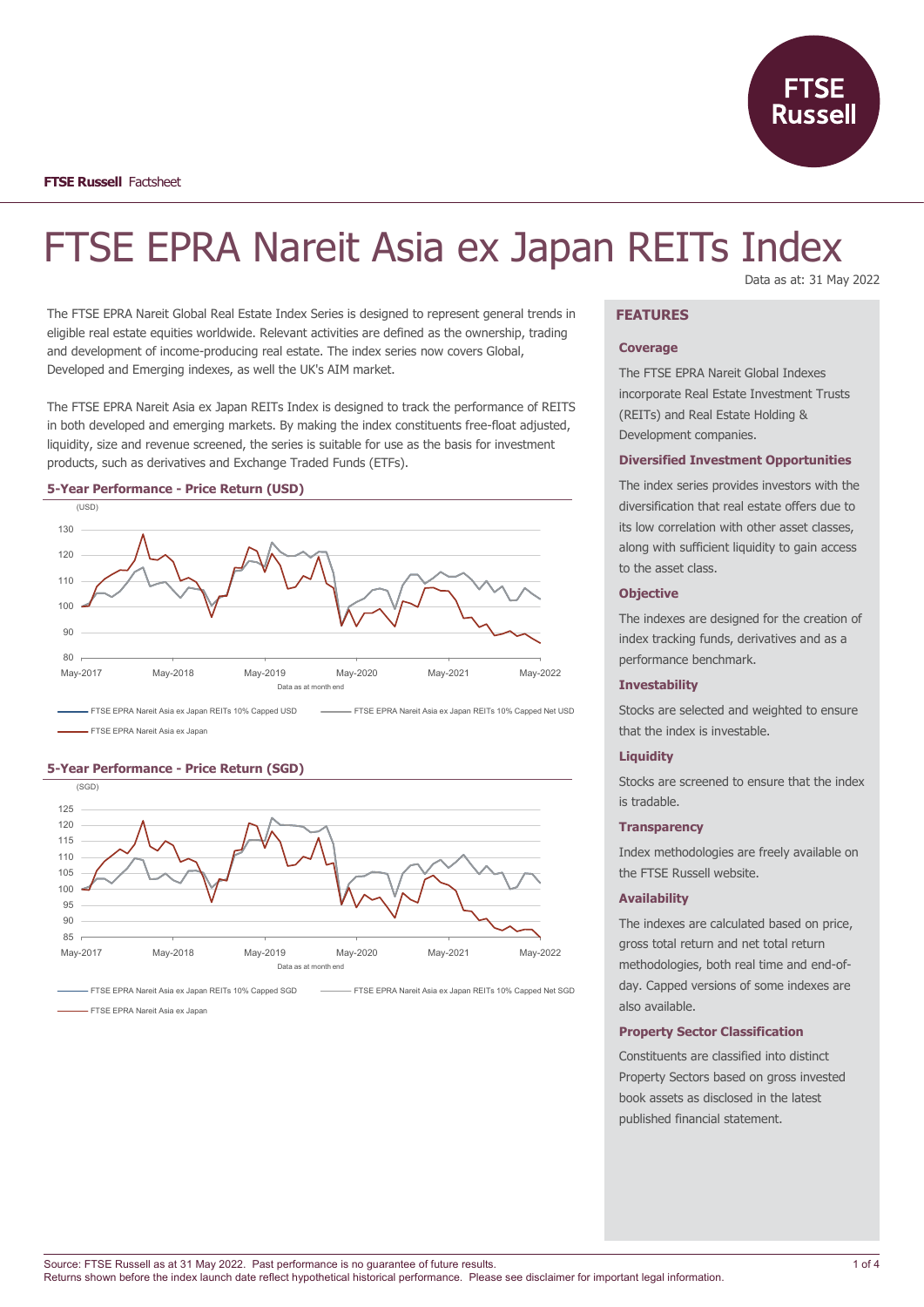## **Performance and Volatility - Price Return (USD)**

| Index (USD)                                                | Return % |        |            |            |         |         |        | Return pa %* | Volatility %**   |      |      |
|------------------------------------------------------------|----------|--------|------------|------------|---------|---------|--------|--------------|------------------|------|------|
|                                                            | 3M       | 6M     | <b>YTD</b> | <b>12M</b> | 3YR     | 5YR     | 3YR    | 5YR          | 1YR <sub>I</sub> | 3YR  | 5YR  |
| FTSE EPRA Nareit Asia ex Japan REITs<br>10% Capped USD     | 0.3      | $-2.6$ | $-4.7$     | $-7.9$     | $-110$  | 2.9     | $-3.8$ | 0.6          | 10.8             | 20.4 | 15.2 |
| FTSE EPRA Nareit Asia ex Japan REITs<br>10% Capped Net USD | 0.3      | $-2.6$ | $-4.7$     | $-7.9$     | $-11.0$ | 2.9     | $-3.8$ | 0.6          | 10.8             | 20.4 | 15.2 |
| FTSE EPRA Nareit Asia ex Japan                             | $-3.0$   | $-3.3$ | $-4.0$     | $-19.1$    | $-24.3$ | $-14.2$ | $-8.9$ | $-3.0$       | 17.2             | 216  | 17.8 |

\* Compound annual returns measured over 3 and 5 years respectively

\*\* Volatility – 1YR based on 12 months daily data. 3YR based on weekly data (Wednesday to Wednesday). 5YR based on monthly data

## **Performance and Volatility - Price Return (SGD)**

| Index (SGD)                                                | Return % |        |            |         |         |         |        | Return pa %* |                  | Volatility %** |      |
|------------------------------------------------------------|----------|--------|------------|---------|---------|---------|--------|--------------|------------------|----------------|------|
|                                                            | 3M       | 6M     | <b>YTD</b> | 12M     | 3YR     | 5YR     | 3YR    | 5YR          | 1YR <sub>I</sub> | 3YR            | 5YR  |
| FTSE EPRA Nareit Asia ex Japan REITs<br>10% Capped SGD     | 1.3      | $-2.6$ | $-3.1$     | $-4.4$  | $-11.3$ | 2.0     | $-3.9$ | 0.4          | 9.0              | 17.7           | 13.0 |
| FTSE EPRA Nareit Asia ex Japan REITs<br>10% Capped Net SGD | 1.3      | $-2.6$ | $-3.1$     | $-4.4$  | $-11.3$ | 2.0     | $-3.9$ | 0.4          | 9.0              | 17.7           | 13.0 |
| FTSE EPRA Nareit Asia ex Japan                             | $-2.1$   | $-3.3$ | $-24$      | $-16.1$ | $-24.6$ | $-15.0$ | $-9.0$ | $-3.2$       | 16.2             | 19.2           | 15.2 |

\* Compound annual returns measured over 3 and 5 years respectively

\*\* Volatility – 1YR based on 12 months daily data. 3YR based on weekly data (Wednesday to Wednesday). 5YR based on monthly data

## **Year-on-Year Performance - Price Return (USD)**

| Index % (USD)                                              | 2012 | 2013    | 2014 | 2015    | 2016   | 2017 | 2018    | 2019 | 2020    | 2021   |
|------------------------------------------------------------|------|---------|------|---------|--------|------|---------|------|---------|--------|
| FTSE EPRA Nareit Asia ex Japan<br>REITs 10% Capped USD     | 40.9 | $-11.9$ | 9.2  | $-14.6$ | 3.4    | 30.3 | $-7.9$  | 16.0 | $-7.3$  | -4.1   |
| FTSE EPRA Nareit Asia ex Japan<br>REITs 10% Capped Net USD | 40.9 | $-11.9$ | 9.2  | $-14.6$ | 3.4    | 30.3 | $-7.9$  | 16.0 | $-7.3$  | $-4.1$ |
| FTSE EPRA Nareit Asia ex Japan                             | 48.8 | $-13.3$ | 7.0  | $-8.9$  | $-3.2$ | 46.8 | $-11.7$ | 14.7 | $-15.2$ | $-117$ |

## **Year-on-Year Performance - Price Return (SGD)**

| Index % (SGD)                                              | 2012 | 2013    | 2014 | 2015   | 2016   | 2017 | 2018    | 2019 | 2020    | 2021    |
|------------------------------------------------------------|------|---------|------|--------|--------|------|---------|------|---------|---------|
| FTSE EPRA Nareit Asia ex Japan<br>REITs 10% Capped SGD     | 32.7 | $-8.9$  | 14.6 | $-8.5$ | 5.3    | 20.5 | $-6.0$  | 14.5 | $-8.9$  | $-2.1$  |
| FTSE EPRA Nareit Asia ex Japan<br>REITs 10% Capped Net SGD | 32.7 | $-8.9$  | 14.6 | $-8.5$ | 5.3    | 20.5 | $-6.0$  | 14.5 | $-8.9$  | $-2.1$  |
| FTSE EPRA Nareit Asia ex Japan                             | 40.2 | $-10.4$ | 12.3 | $-2.4$ | $-1.5$ | 35.8 | $-10.0$ | 13.2 | $-16.7$ | $-10.0$ |

## **Return/Risk Ratio and Drawdown - Price Return (USD)**

| Index (USD)                                                |        | <b>Return/Risk Ratio</b> |     |             | Drawdown (%) |         |         |             |
|------------------------------------------------------------|--------|--------------------------|-----|-------------|--------------|---------|---------|-------------|
|                                                            | 1YR    | 3YR                      | 5YR | <b>10YR</b> | 1YR          | 3YR     | 5YR     | <b>10YR</b> |
| FTSE EPRA Nareit Asia ex Japan REITs 10%<br>Capped USD     | $-0.3$ | 0.0                      | 0.4 | 0.5         | $-9.7$       | $-36.9$ | $-36.9$ | $-36.9$     |
| FTSE EPRA Nareit Asia ex Japan REITs 10%<br>Capped Net USD | $-0.3$ | 0.0                      | 0.4 | 0.5         | $-9.8$       | $-36.9$ | $-36.9$ | $-36.9$     |
| FTSE EPRA Nareit Asia ex Japan                             | $-0.8$ | $-0.3$                   | 0.1 | 0.3         | $-22.5$      | $-33.2$ | $-33.4$ | $-33.6$     |

Return/Risk Ratio – based on compound annual returns and volatility in Performance and Volatility table

Drawdown - based on daily data

## **Return/Risk Ratio and Drawdown - Price Return (SGD)**

| Index (SGD)                                                |        | <b>Return/Risk Ratio</b> |     |             | Drawdown (%) |         |         |             |
|------------------------------------------------------------|--------|--------------------------|-----|-------------|--------------|---------|---------|-------------|
|                                                            | 1YR    | 3YR                      | 5YR | <b>10YR</b> | 1YR          | 3YR     | 5YR     | <b>10YR</b> |
| FTSE EPRA Nareit Asia ex Japan REITs 10%<br>Capped SGD     | 0.0    | 0.0                      | 0.4 | 0.7         | $-8.0$       | $-32.6$ | $-32.6$ | $-32.6$     |
| FTSE EPRA Nareit Asia ex Japan REITs 10%<br>Capped Net SGD | 0.0    | 0.0                      | 0.4 | 0.7         | $-8.0$       | $-32.6$ | $-32.6$ | $-32.6$     |
| FTSE EPRA Nareit Asia ex Japan                             | $-0.7$ | $-0.3$                   | 0.1 | 0.4         | $-20.1$      | $-28.3$ | $-28.3$ | $-29.3$     |

Return/Risk Ratio – based on compound annual returns and volatility in Performance and Volatility table Drawdown - based on daily data

## **INFORMATION**

## **Index Universe**

FTSE EPRA Nareit Global Real Estate Index Series

## **Base Date**

31 December 2008

**Base Value**

1000

## **Investability Screen**

Actual free float applied and liquidity screened

## **Index Calculation**

Real-time and end-of-day

## **End-of-Day Distribution. Some indexes also available real-time (please see Index Methodology for details)**

Via FTP and email

## **Currency**

USD, JPY, SGD, HKD

## **Long Name**

FTSE EPRA Nareit Asia ex Japan REITS 10% Capped Index

## **Short Name**

FTSE EPRA Nareit Asia ex Japan REITS Index

## **Review Dates**

Quarterly in March, June, September and December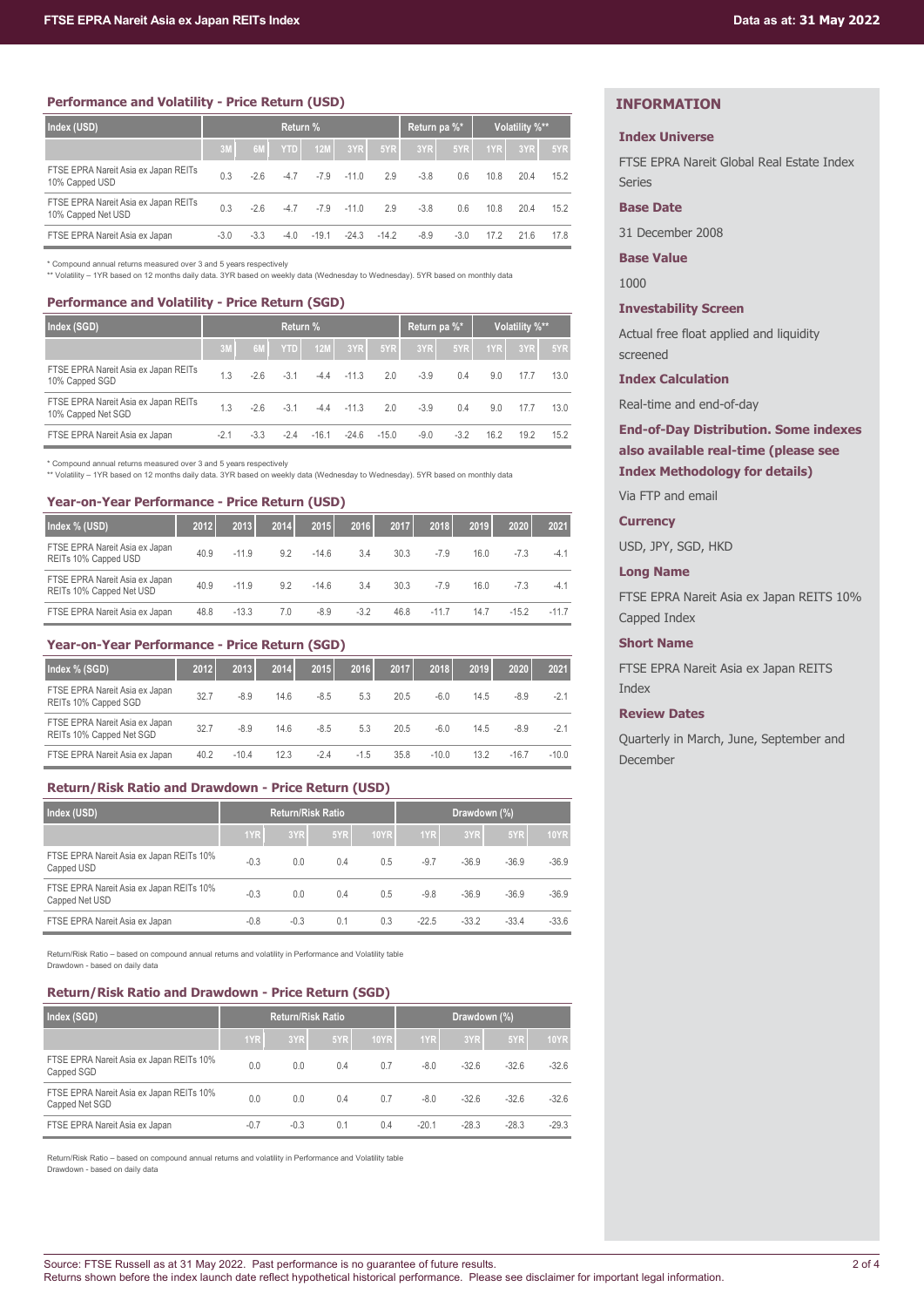## **Top 10 Constituents**

| <b>Constituent</b>                     | Country   | <b>Property Sector</b>  | Net MCap (USDm) | Wgt % |
|----------------------------------------|-----------|-------------------------|-----------------|-------|
| Link Real Estate Investment Trust      | Hong Kong | <b>Diversified</b>      | 7.321           | 11.11 |
| CapitaLand Integrated Commercial Trust | Singapore | <b>Diversified</b>      | 6.686           | 10.15 |
| Ascendas Real Estate Investment Trust  | Singapore | Industrial/Office Mixed | 6.411           | 9.73  |
| Mapletree Logistics Trust              | Singapore | Industrial              | 3.827           | 5.81  |
| Mapletree Industrial Trust             | Singapore | <b>Diversified</b>      | 3.347           | 5.08  |
| Mapletree Commercial Trust             | Singapore | <b>Diversified</b>      | 2.842           | 4.31  |
| Frasers Logistics & Commercial Trust   | Singapore | Industrial/Office Mixed | 2.794           | 4.24  |
| Embassy Office Parks REIT              | India     | Office                  | 2.704           | 4.11  |
| Suntec REIT                            | Singapore | Office                  | 2.547           | 3.87  |
| Mapletree North Asia Commercial Trust  | China     | Diversified             | 2.071           | 3.14  |
| <b>Totals</b>                          |           |                         | 40.551          | 61.56 |

## **Property Sector Breakdown**

|                         |                          | FTSE EPRA Nareit Asia ex Japan REITs<br>10% Capped USD |        | FTSE EPRA Nareit Asia ex Japan |                 |        |  |  |
|-------------------------|--------------------------|--------------------------------------------------------|--------|--------------------------------|-----------------|--------|--|--|
| <b>Property Sector</b>  | No. of<br>Cons           | Net MCap (USDm)                                        | Wgt %  | No. of<br>Cons                 | Net MCap (USDm) | Wgt %  |  |  |
| Data Centers            | 1                        | 1,912                                                  | 2.90   | 1                              | 1,912           | 0.76   |  |  |
| Diversified             | 12                       | 27,991                                                 | 42.49  | 69                             | 171,055         | 67.69  |  |  |
| HealthCare              | $\overline{2}$           | 1,614                                                  | 2.45   | $\overline{2}$                 | 1,614           | 0.64   |  |  |
| Industrial              | $\overline{2}$           | 4.587                                                  | 6.96   | $\overline{2}$                 | 4.587           | 1.82   |  |  |
| Industrial/Office Mixed | 8                        | 13,510                                                 | 20.51  | 8                              | 14,028          | 5.55   |  |  |
| Lodging/Resorts         | $\overline{2}$           | 1.181                                                  | 1.79   | $\overline{2}$                 | 1.181           | 0.47   |  |  |
| Office                  | 7                        | 9,512                                                  | 14.44  | 10                             | 15,753          | 6.23   |  |  |
| Residential             | $\overline{\phantom{a}}$ |                                                        |        | 16                             | 31,792          | 12.58  |  |  |
| Retail                  | 6                        | 5,563                                                  | 8.45   | $\overline{7}$                 | 10.768          | 4.26   |  |  |
|                         | 40                       | 65,870                                                 | 100.00 | 117                            | 252,690         | 100.00 |  |  |

## **Index Characteristics**

| <b>Attributes</b>                 | <b>FTSE EPRA Nareit Asia ex Japan</b><br><b>REITs 10% Capped USD</b> | FTSE EPRA Nareit Asia ex Japan |
|-----------------------------------|----------------------------------------------------------------------|--------------------------------|
| Number of constituents            | 40                                                                   | 117                            |
| Net MCap (USDm)                   | 65,870                                                               | 252,690                        |
| Dividend Yield %                  | 5.43                                                                 | 5.58                           |
| Constituent Sizes (Net MCap USDm) |                                                                      |                                |
| Average                           | 1,647                                                                | 2,160                          |
| Largest                           | 7,321                                                                | 19,080                         |
| Smallest                          | 222                                                                  | 35                             |
| Median                            | 840                                                                  | 732                            |
| Weight of Largest Constituent (%) | 11.11                                                                | 7.55                           |
| Top 10 Holdings (% Index MCap)    | 61.56                                                                | 44.27                          |

## **About EPRA Nareit**

The European Public Real Estate Association (EPRA) is a common interest group, which aims to promote, develop and represent the European public real estate sector. The National Association of Real Estate Investment Trusts® (Nareit) is the trade association for REITs and publicly traded real estate companies with an interest in the US property and investment markets.